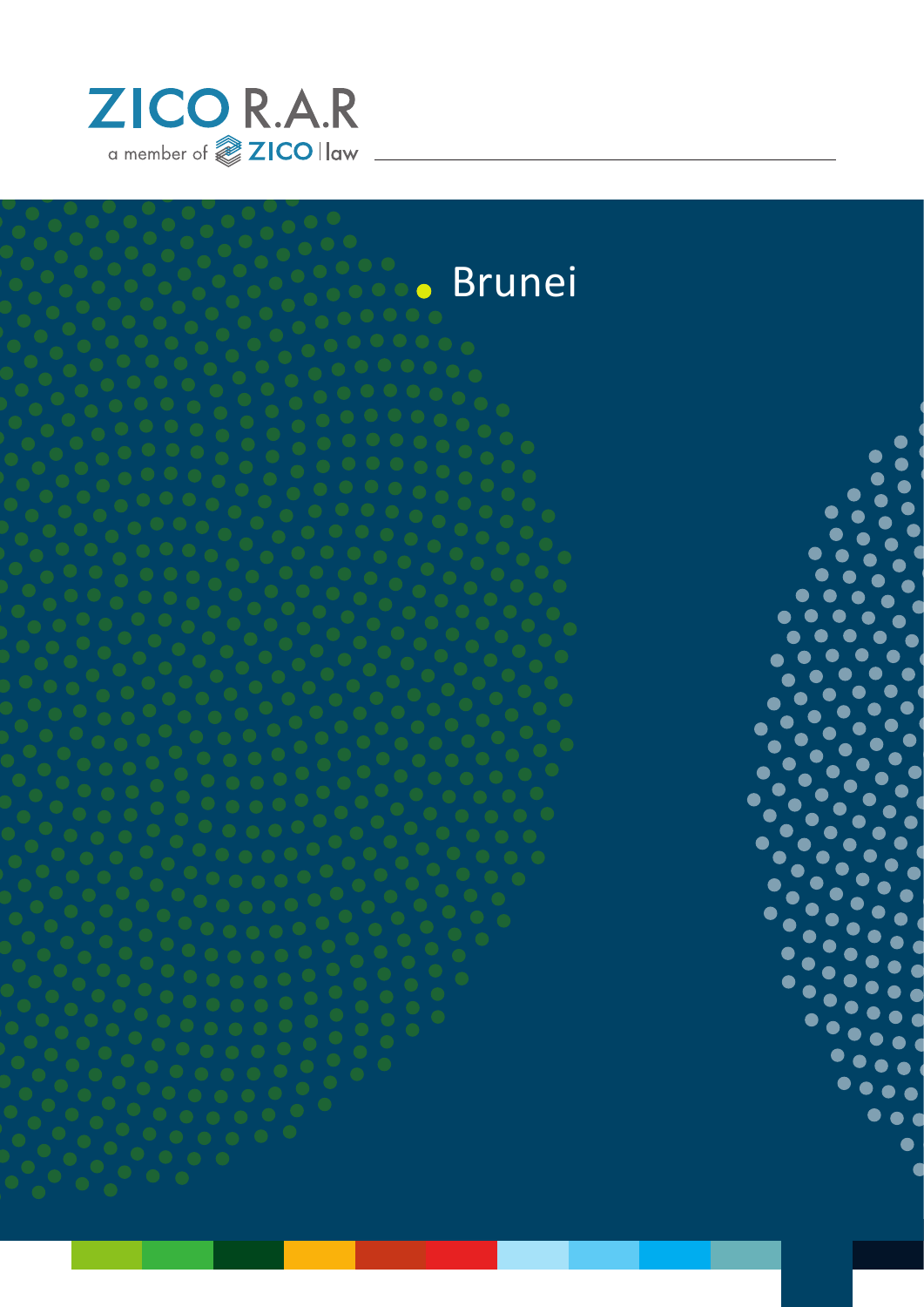

#### **ZICO Law in Brunei**

ZICO Law in Brunei is represented by ZICO R.A.R established in 2011.

The inclusion of ZICO R.A.R expands ZICO Law's reach to all 10 ASEAN member countries, and is a logical, intrinsic part of ZICO Law's ASEAN network expansion. As a member of ZICO Law, ZICO R.A.R provides clients with direct access to a powerhouse of 400 legal professionals and consultants through the integrated network of multidisciplinary firms in ZICO.

ZICO R.A.R is led by Managing Partner Mohamad Rozaiman DSLJ Abdul Rahman who has 25 years of experience in the Brunei legal landscape. Mohamad Rozaiman was also the President of Brunei Law Society from 2014 until December 2017, and is currently the Vice President of the Law Society of Brunei Darussalam.



### **Why us ?**

Our team at ZICO R.A.R assists leading international and Bruneian corporate clients in diverse fields of industry. We are committed to helping clients improve business performance and achieve a competitive advantage through effective legal solutions. In addition, as part of ZICO Law, we have the ability to combine a suite of complementary multidisciplinary services that empower us to advise our clients on their most complex challenges in and across ASEAN.

**Some of our major engagements include:**



- Advising multi-national companies in corporate matters involving business ventures
- Handling of debtors and delinquent accounts
- Acting for developers in Joint Ventures with landowners.
- Advising construction companies in contentious matters involving the rights of main contractors and sub-contractors
- Acting for local institutions in relation to Debt Collection & Recovery, obtaining Judgment and enforcing Judgment thereafter.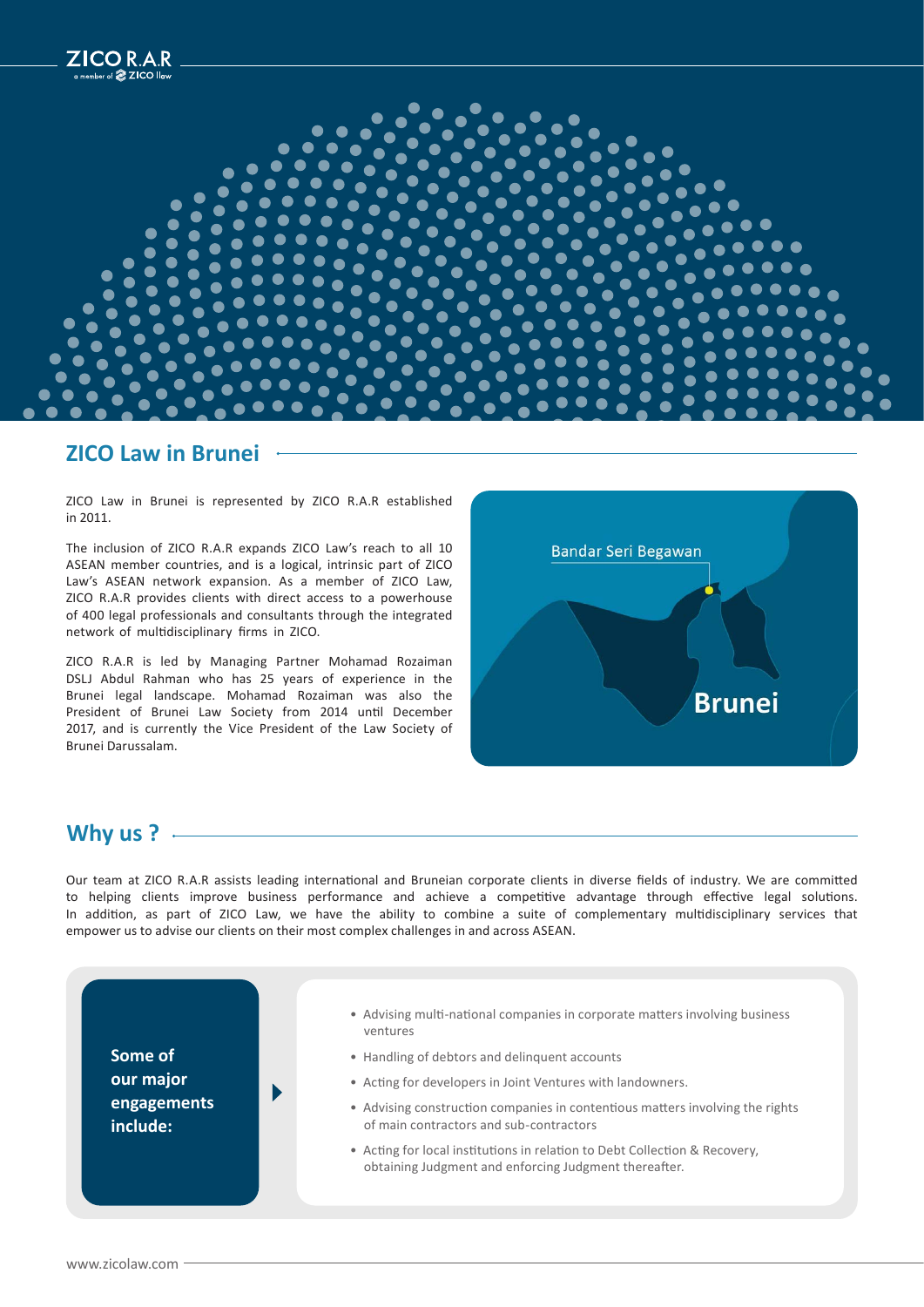

## **Our services**

The firm provides legal services in various areas of law and has experience in handling corporate commercial matters, conveyancing involving both local as well as overseas parties, civil litigation involving individuals, as well as banking and corporate clients.

Underpinned by the resources of ZICO Law network across ASEAN, the success of our firm is largely determined by our commitment to provide our clients with unparalleled quality of services.



### **Contacts**



**Mohamad Rozaiman** is the founder and managing partner of ZICO R.A.R and was the President of the Law Society of Brunei Darussalam from 2014 until December 2017. He is presently the Vice President of the Law Society of Brunei Darussalam, where he was re-elected in 2020 and will carry out his duties for a full-term.

He was called to the English Bar and admitted as Barrister-at-Law (Lincoln's Inn) in 1995. He was admitted as an Advocate & Solicitor of the Supreme Court of Brunei Darussalam in 1997 and has been practicing in various fields of the law since till present.

#### **Mohamad Rozaiman DSLJ Abdul Rahman** Managing Partner, Brunei

rozaiman.ar@zicolaw.com t. +673 223 2929